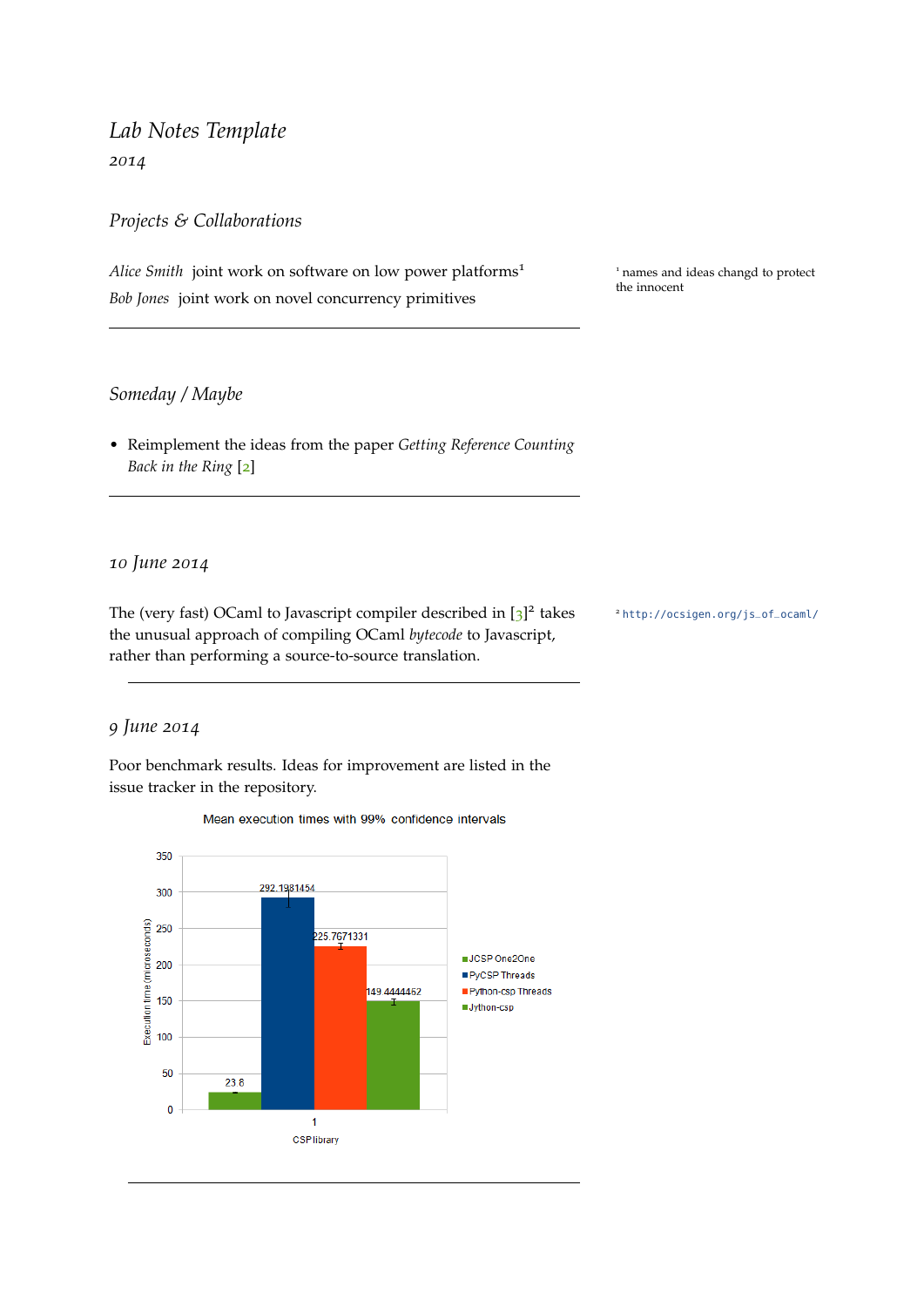#### *6 June 2014*

Back from vacation.

Student project idea improve [https://github.com/snim2/](https://github.com/snim2/Terminus) [Terminus](https://github.com/snim2/Terminus) by adding new BASH commands.

Size of data sets for the ngram paper are shown in Table [1](#page-0-0).

# *May 30 2014*

Useful datasets: [http://rs.io/2014/05/29/list-of-data-sets.](http://rs.io/2014/05/29/list-of-data-sets.html) [html](http://rs.io/2014/05/29/list-of-data-sets.html) In particular Mozilla have released a defect tracking dataset on GitHub $3$ [1].

Google NGram dataset can be found in Amazon S3<sup>4</sup>. The masr2013-bug\_dataset

[[1](#page-3-2)]. <sup>3</sup> [https://github.com/ansymo/](https://github.com/ansymo/msr2013-bug_dataset) <sup>4</sup> [http://aws.amazon.com/datasets/](http://aws.amazon.com/datasets/8172056142375670) [8172056142375670](http://aws.amazon.com/datasets/8172056142375670)

# *Jan 20 2013*

*N.B.: The following is a sample entry from Mikhail Klassen's research diary. It is intended to be illustrative of how WriteLaTeX can be used the keep track of your research progress. Some names have been removed from this document for privacy.*

# *Initial conditions for the turbulent molecular cloud run*

#### *Inner radius*

The density profile follows an  $r^{-3/2}$  power law. To avoid a singularity at the center, an interpolation is done over a radius. This inner radius is defined in the parameter file. It should follow the prescription of a singular isothermal sphere (see Binney & Tremaine p.305), which is also the definition of the King radius:

$$
r_0 \equiv \sqrt{\frac{9\sigma^2}{4\pi G \rho_0}}
$$
 (1)

where  $\sigma$  is the velocity dispersion and could be estimated as  $\sigma =$  $\mathcal{M}$ *c<sub>s</sub>* , where  $c_s = \sqrt{\gamma P/\rho} = \sqrt{\gamma k_B T/\mu}$  is the sound speed.

The isothermal sound speed in our simulation was estimated

$$
c_s = \sqrt{\frac{k_b T}{\mu m_p}}
$$
 (2)

I'm unsure why a factor of  $\gamma$  was not included. For 30 K, this gives a sound speed of about 34000 cm/s or 0.34 km/s. At a Mach number of 5, this gives a supersonic dispersion of  $\sigma$  = 1.7 km/s

This gives an inner radius of  $r_0 \approx 1.595e17$ .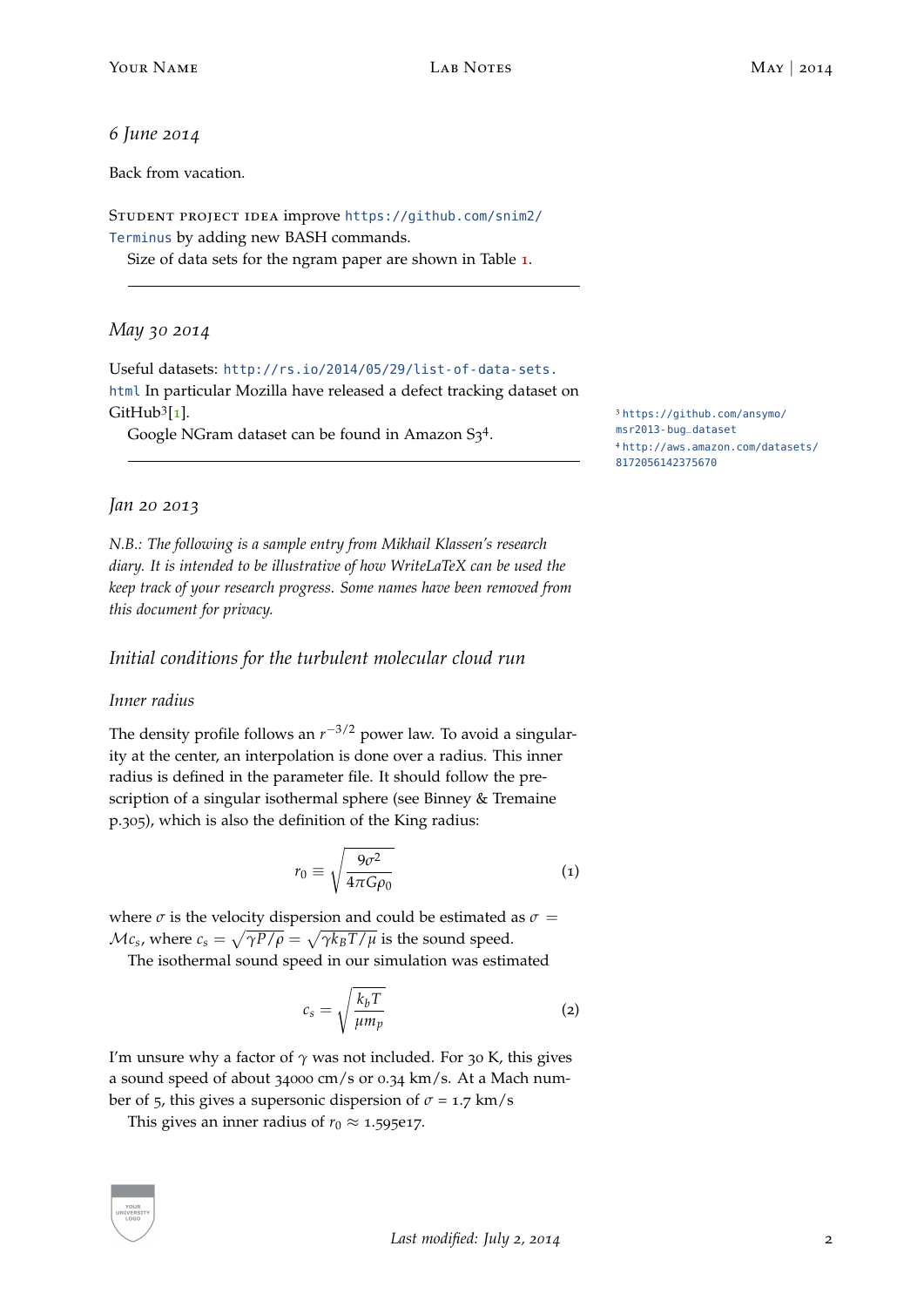| Data                       | Rows            | Compressed Size (GB) |
|----------------------------|-----------------|----------------------|
| English                    |                 |                      |
| 1 gram                     | 472,764,897     | 4.8                  |
| 2 gram                     | 6,626,604,215   | 65.6                 |
| 3 gram                     | 23,260,642,968  | 218.1                |
| 4 gram                     | 32,262,967,656  | 293.5                |
| 5 gram                     | 24,492,478,978  | 221.5                |
| <b>Totals</b>              | 87,115,458,714  | 803.5                |
| <b>English One Million</b> |                 |                      |
| 1 gram                     | 261,823,186     | 2.6                  |
| 2 gram                     | 3,383,379,445   | 32.1                 |
| 3 gram                     | 10,565,828,499  | 94.8                 |
| 4 gram                     | 12,987,703,773  | 113.1                |
| 5 gram                     | 8,747,884,729   | 75.8                 |
| Totals                     | 35,946,619,632  | 318.4                |
| American English           |                 |                      |
| 1 gram                     | 291,639,822     | 3                    |
| 2 gram                     | 3,923,370,881   | 38.3                 |
| 3 gram                     | 12,368,376,963  | 113.9                |
| 4 gram                     | 15,118,570,841  | 135                  |
| 5 gram                     | 10,175,161,944  | 90.2                 |
| <b>Totals</b>              | 41,877,120,451  | 380.4                |
| British English            |                 |                      |
| 1 gram                     | 188,660,459     | 1.9                  |
| 2 gram                     | 2,000,106,933   | 19.1                 |
| 3 gram                     | 5,186,054,851   | 46.8                 |
| 4 gram                     | 5,325,077,699   | 46.6                 |
| 5 gram                     | 3,044,234,000   | 26.4                 |
| <b>Totals</b>              | 15,744,133,942  | 140.8                |
| <b>English Fiction</b>     |                 |                      |
| 1 gram                     | 191,545,012     | 2                    |
| 2 gram                     | 2,516,249,717   | 24.3                 |
| 3 gram                     | 7,444,565,856   | 68                   |
| 4 gram                     | 8,913,702,898   | 79.1                 |
| 5 gram                     | 6,282,045,487   | 55.5                 |
| <b>Totals</b>              | 25,348,108,970  | 228.9                |
| Total without 1M           | 170,084,822,077 | 1553.6               |
| Total without 1M           |                 | 1.53TB               |
| Total                      | 206,031,441,709 | 1872                 |
| <b>Total</b>               |                 | 1.848TB              |

Table 1: Data sizes in Google ngram data